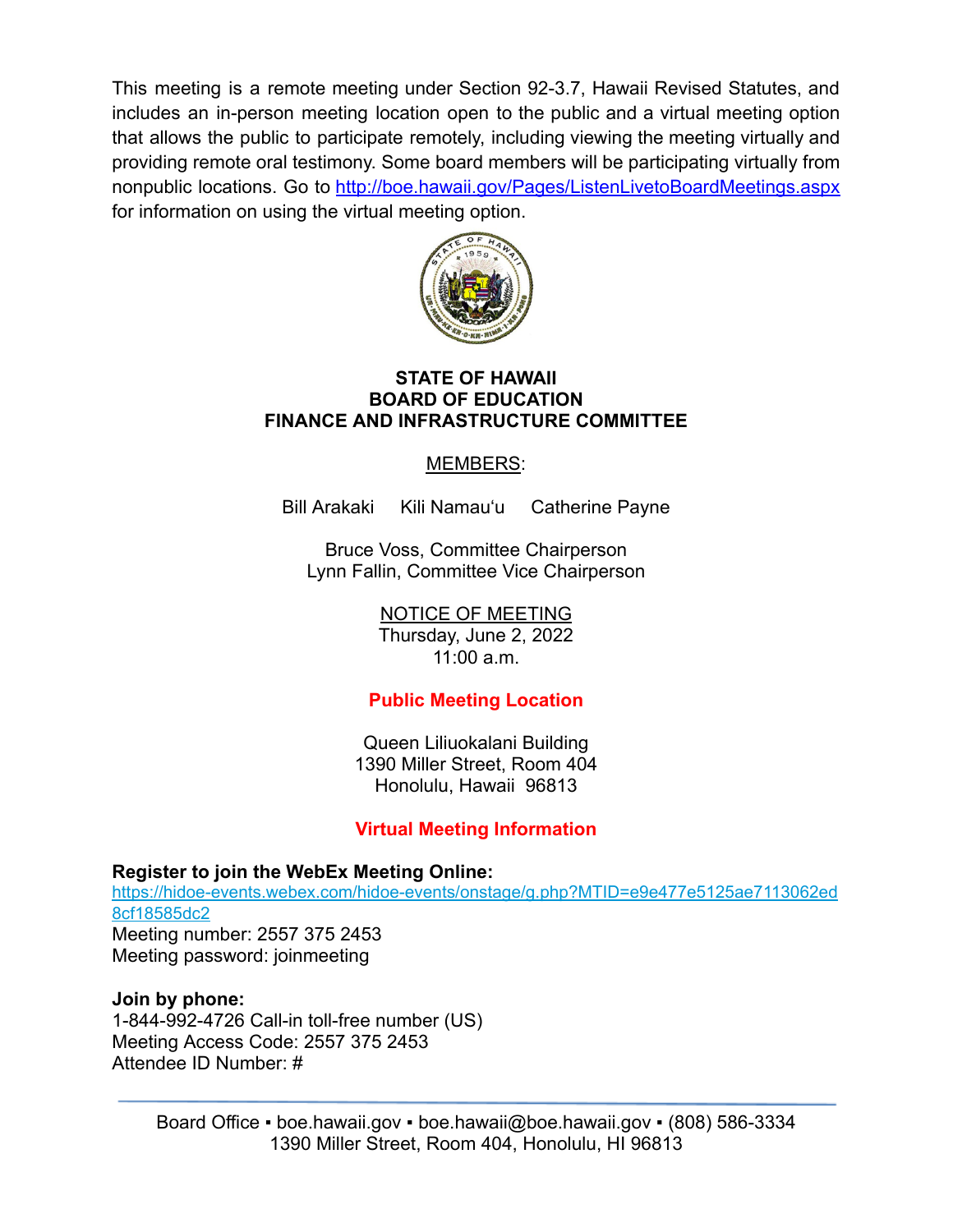### AGENDA

### **I. Call to Order**

**II. \*Public testimony on Finance and Infrastructure Committee ("Committee") agenda items**

### **III. Approval of Meeting Minutes of March 3, 2022**

### **IV. Recommendation for Action**

A. Committee Action on the use of federal funds in the second round of the Education Stabilization Fund's Elementary and Secondary School Emergency Relief ("ESSER II") and in the third round of ESSER Funds authorized under the American Rescue Plan Act of 2021 ("ESSER ARP") for Department of Education ("Department") budget shortfalls in accordance with Board ESSER II and ESSER ARP Fund Guidance, Section 3.a, adopted on October 21, 2021

#### **V. Discussion Items**

- A. Presentation on how the Department uses Facility Asset Management ("FAM") and the Hawaii Facilities Inspection Tool ("HI-FIT") to implement Board Policy 301-10, Equitable Allocation of Facilities Resources
- **VI. Late Public Testimony on Board Agenda Items** *NOTE: Anyone who missed the opportunity to testify before the relevant agenda item will be allowed to testify at the end of the meeting.*

### **VII. Adjournment**

Meeting material is available online at [boe.hawaii.gov.](http://boe.hawaii.gov/Pages/Welcome.aspx)

The Board accepts written testimony on any agenda item and strongly encourages it as the primary means of submitting testimony. Written testimony received 24 hours before the meeting will be posted publicly and distributed to Board members before the meeting. Further instructions on submitting written testimony is available here: [https://boe.hawaii.gov/Pages/Submit-testimony.aspx.](https://boe.hawaii.gov/Pages/Submit-testimony.aspx)

**\_\_\_\_\_\_\_\_\_\_\_\_\_\_\_\_\_\_\_\_\_\_\_\_\_\_\_\_\_\_\_\_\_\_\_\_\_\_\_\_\_\_\_\_\_\_\_\_\_\_\_\_\_\_\_\_\_\_\_\_\_\_\_\_\_\_\_\_\_\_**

The Board accepts oral testimony in-person and virtually. To sign up to testify either in-person or virtually, use the form posted here:

[http://boe.hawaii.gov/Pages/Submit-testimony.aspx.](http://boe.hawaii.gov/Pages/Submit-testimony.aspx) If you are testifying virtually, you must register and log in to WebEx using the same name you used to sign up to testify. Each individual is allotted four (4) minutes, but the Chairperson can reduce the amount of time allowed.